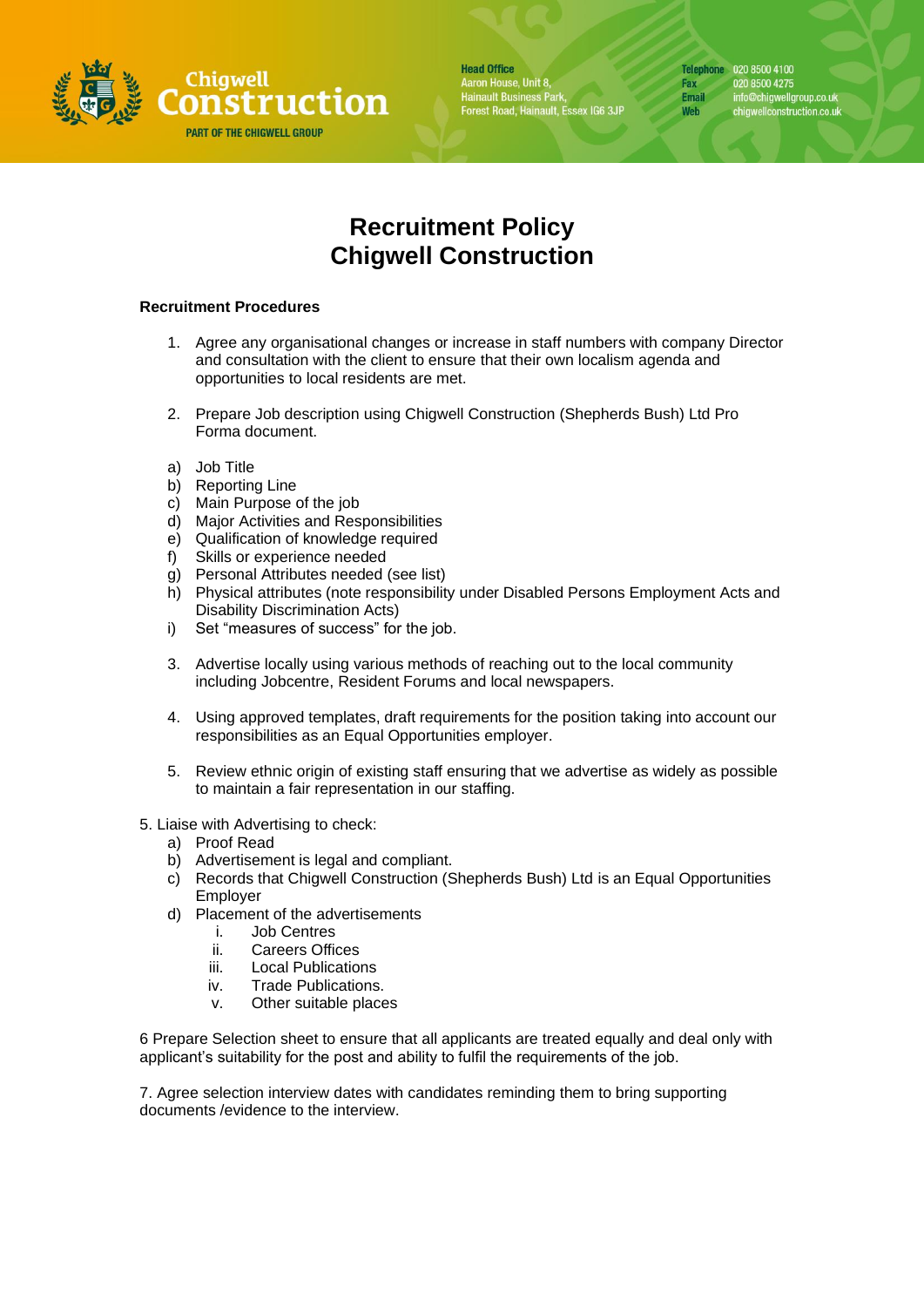

8. Undertake interviews in line with training given. Record assessment objectively under each heading on selection sheet upon completion of interview.

9. When all interviews have been completed, compare assessments on Selection Sheet to gauge the most suitable candidate.

10. Offer Candidate the position and agree terms (start date etc.)

11. Upon acceptance by selected candidate, advise other candidates that they have not been successful, thanking them for their interest.

12. Prepare Induction papers and Contract, advise other staff of the successful candidate, prepare appropriate work needs (Induction, Training, Clothing, office, etc.

13. We will recruit employees and provide apprenticeship opportunities for residents and students with in a 10 mile radius to the contract serviced

Recruitment Check List

A summary of our recruitment Procedures is listed below for reference.

Please also refer to our Equal Opportunities and Diversity Policy which is attached.

Agree any organisational changes or increase in staff numbers with Company director.

Draft requirements for the position taking into account our responsibilities as an Equal Opportunities employer.

Review ethnic origin of existing staff ensuring that we advertise as widely as possible to maintain a fair representation in our staffing. This is to include client organisation suggestions to promote local labour, residents on schemes that we have permission to letter send, REBEP (Redbridge business education partnership), local newspapers that have circulation to all residents and web portal advertising for specific posts. All job adverts must include the phrase 'We are an equal opportunities employer'.

- Prepare Selection sheet to ensure that all applicants are treated equally and deal only with applicant's suitability for the post and ability to fulfil the requirements of the job.

Agree selection interview dates with candidates

Undertake interviews in line with training given. Record assessment objectively under each heading on selection sheet upon completion of interview. Review qualifications claimed with evidence provided.

When all interviews have been completed, compare assessments on Selection Sheet to gauge the most suitable candidate.

Take references provided by the most suitable candidate and check prior to offering employment

Carry our DBS check where the candidate is applying for a position of trust where they will come into contact with residents